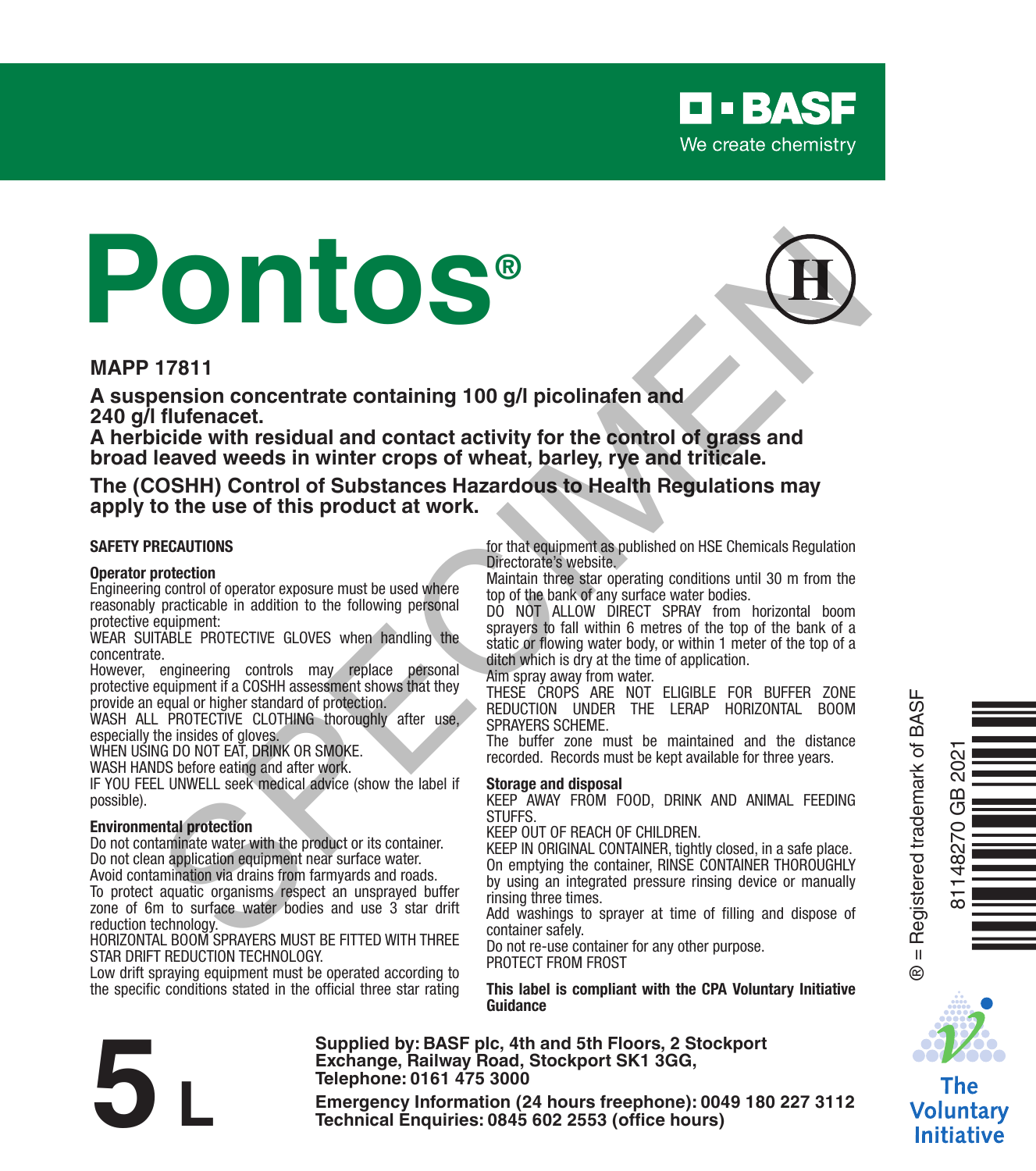# **Pontos®**

**A suspension concentrate containing 100 g/l picolinafen and 240 g/l flufenacet.** 

# **Warning**

**May cause an allergic skin reaction. May cause damage to organs through prolonged or repeated exposure. Very toxic to aquatic life with long lasting effects.**

If medical advice is needed, have product container or label at hand. Wear protective gloves/clothing. Do not breathe mist or vapour. IF ON SKIN: Wash with plenty of soap and water. Get medical advice/attention if you feel unwell. Dispose of contents/container to a licensed hazardous-waste disposal contractor or collection site except for empty clean containers which can be disposed of as non-hazardous waste. use an allergic skin reaction.<br>
with the amage to organs through<br>
situate in a divide is meeded, have<br>
container or label at hand.<br>
Container or label at hand.<br>
Container or label at hand.<br>
Container or label at hand.<br>
Con

May produce an allergic reaction. Contains: flufenacet (ISO): N-(4-fluorophenyl)-N-isopropyl-2-(5-trifluoromethyl-[1,3,4] thiadiazol-2-yloxy) acetamide, 2-methylisothiazol-3(2H)-one

**To avoid risks to human health and the environment, comply with the instructions for use.**

#### **IMPORTANT INFORMATION**

#### **FOR USE ONLY AS AN AGRICULTURAL HERBICIDE**

| <b>Crops</b>                                   | <b>Maximum individual</b><br>dose | Maximum number of<br>treatments | Latest time of<br>application  | <b>Aquatic buffer zone</b><br>distance: using drift<br>reducing technology |  |
|------------------------------------------------|-----------------------------------|---------------------------------|--------------------------------|----------------------------------------------------------------------------|--|
| Winter wheat, Winter<br>barley, Rye, Triticale | litre product/hectare             | per crop                        | Pre-emergence                  | 6 meters                                                                   |  |
|                                                | 0 <sub>R</sub>                    |                                 |                                |                                                                            |  |
|                                                | 0.5 litre product/hectare         | per crop                        | Before crop growth<br>stage 30 | 6 meters                                                                   |  |

This product must not be applied via hand-held equipment.

**READ THE LABEL BEFORE USE. USING THIS PRODUCT IN A MANNER THAT IS INCONSISTENT WITH THE LABEL MAY BE AN OFFENCE. FOLLOW THE CODE OF PRACTICE FOR USING PLANT PROTECTION PRODUCTS.**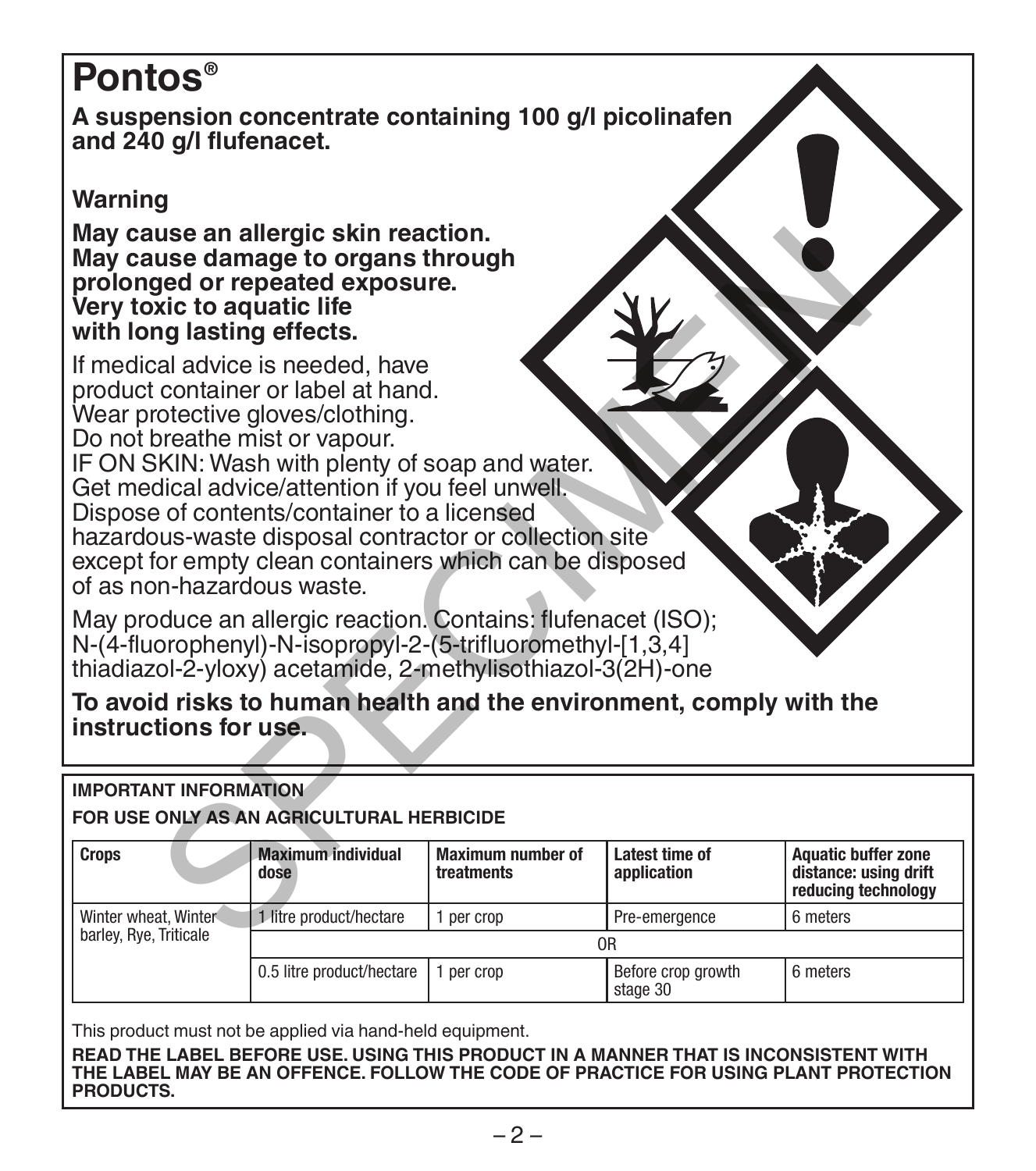# **DIRECTIONS FOR USE**

IMPORTANT: This information is approved as part of the Product Label. All instructions within this section must be read carefully in order to obtain safe and successful use of this product.

### **Restrictions/Warnings**

#### **Efficacy**

Effectiveness using three star drift reduction technology may be reduced.

Some soil moisture is required for residual activity. Best results will be obtained if rain falls within 7 days of application.

Residual control may be reduced under prolonged dry conditions, on soils containing more than 6% organic matter, on soils with a high Kd factor or on soils with a high ash content.

Loose or cloddy seedbeds should be consolidated before treatment otherwise reduced weed control or crop damage may occur. With direct drilled crops, harrow across slits to cover the seed before spraying.

For effective weed control, seedbed preparations should include the even incorporation of any trash or straw to a depth of 15 cm.

Where cultural techniques which encourage the build-up of organic residues in the soil surface are practised for a number of seasons, the effectiveness of residual herbicides may be reduced. In such circumstances periodic ploughing is recommended to disperse the residues into a greater volume of soil. **The mass using three star drift reduction technology may be reduced.**<br>
In moisture is required for residual activity. Best results will be obtain<br>
in 7 days of application.<br>
control may be reduced under prolonged dry cond

Do not disturb the soil after application.

Do not roll autumn treated crops until the spring.

#### **Soil types**

Pontos is suitable for use on all soil types as defined by Soil Texture (85) System, except sands and very light soils and very stony or gravelly soils as there is a risk of crop damage.

# **Seedbed preparation**

For pre-emergence treatments, seed should be sown into a fine, firm seedbed so that seed is adequately covered with a minimum of 2.5 cm of settled soil.

### **Crop safety**

Do not apply Pontos, either alone or in tank mixture, when heavy rain is forecast and do not use on waterlogged soil or soils prone to waterlogging. Crop thinning or reductions in crop vigour, which may result in yield reductions, can occur if there is very wet weather after application. When a crop check has occurred, this normally grows out after a few weeks and yields are normally unaffected.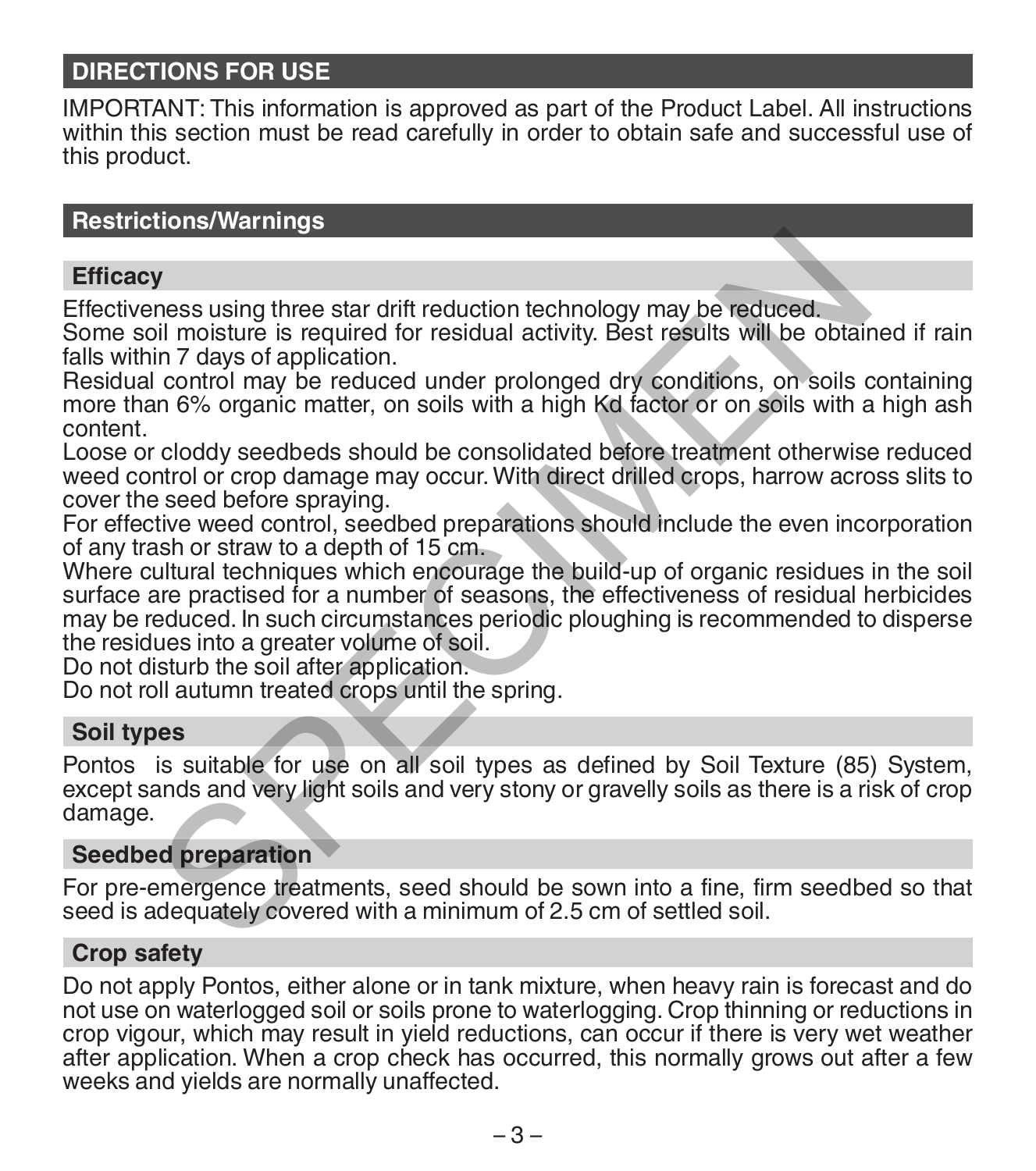Some transient bleaching may be seen after application to some crops. This does not lead to yield loss.

Do not overlap spray swaths, particularly on the headlands.

Avoid spraying during periods of prolonged or severe frosts as sharp or severe frosts following application may cause transitory discolouration or scorch from which the crop will normally recover.

Do not apply Pontos, either alone or in tank mixture, to crops suffering from stress, which may be caused, for example, by pests, disease, waterlogging, poor seedbed conditions, wind abrasion, nutrient deficiencies or previous chemical treatment.

#### **Spray drift**

#### **Weed control**

# **Susceptibility of weeds to single applications of Pontos.**

| may be caused, for example, by pests, disease, waterlogging, poor seedbed conditions,<br>wind abrasion, nutrient deficiencies or previous chemical treatment.<br>Do not incorporate Pontos into the soil.<br>Do not spray undersown crops or those to be undersown.<br>Do not roll emerged crops prior to application.<br>Shallow drilled crops should only be treated post-emergence. |                |              |              |  |  |  |  |
|----------------------------------------------------------------------------------------------------------------------------------------------------------------------------------------------------------------------------------------------------------------------------------------------------------------------------------------------------------------------------------------|----------------|--------------|--------------|--|--|--|--|
| <b>Spray drift</b>                                                                                                                                                                                                                                                                                                                                                                     |                |              |              |  |  |  |  |
| Extreme care is required to avoid spray drift on to neighbouring crops and plants outside<br>the target area.                                                                                                                                                                                                                                                                          |                |              |              |  |  |  |  |
| <b>Weed control</b>                                                                                                                                                                                                                                                                                                                                                                    |                |              |              |  |  |  |  |
|                                                                                                                                                                                                                                                                                                                                                                                        |                |              |              |  |  |  |  |
| Susceptibility of weeds to single applications of Pontos.<br>Best results will be achieved by application either pre- or early post-emergence on to<br>small actively growing weeds.                                                                                                                                                                                                   |                |              |              |  |  |  |  |
|                                                                                                                                                                                                                                                                                                                                                                                        | Pontos         |              |              |  |  |  |  |
|                                                                                                                                                                                                                                                                                                                                                                                        | $0.5$ I/ha     |              | $1.0$ $I/ha$ |  |  |  |  |
|                                                                                                                                                                                                                                                                                                                                                                                        | pre            | post         | pre          |  |  |  |  |
| Annual meadowgrass                                                                                                                                                                                                                                                                                                                                                                     | S              | S to 3 lvs   | $-$          |  |  |  |  |
| Loose silky bent                                                                                                                                                                                                                                                                                                                                                                       | $\overline{s}$ | S to 2 lvs   |              |  |  |  |  |
| Italian ryegrass                                                                                                                                                                                                                                                                                                                                                                       | <b>MS</b>      | MS to 1 leaf |              |  |  |  |  |
| Charlock                                                                                                                                                                                                                                                                                                                                                                               | S              | S to 2 lvs   | ٠            |  |  |  |  |
| <b>Cleavers</b>                                                                                                                                                                                                                                                                                                                                                                        | <b>MS</b>      | MS to 2 whls | S            |  |  |  |  |
| Common chickweed.                                                                                                                                                                                                                                                                                                                                                                      | S              | S to 2 lvs   |              |  |  |  |  |
| Common field<br>speedwell                                                                                                                                                                                                                                                                                                                                                              | S              | S to 4 lvs   |              |  |  |  |  |
| Common poppy                                                                                                                                                                                                                                                                                                                                                                           | S              | S to 2 lvs   |              |  |  |  |  |
| S<br>Field pansy                                                                                                                                                                                                                                                                                                                                                                       |                | S to 4 lvs   |              |  |  |  |  |
| lvy leaved speedwell                                                                                                                                                                                                                                                                                                                                                                   | S              | S to 2 lvs   | ٠            |  |  |  |  |
| Mayweed sp.                                                                                                                                                                                                                                                                                                                                                                            | S              | S to 2 lvs   |              |  |  |  |  |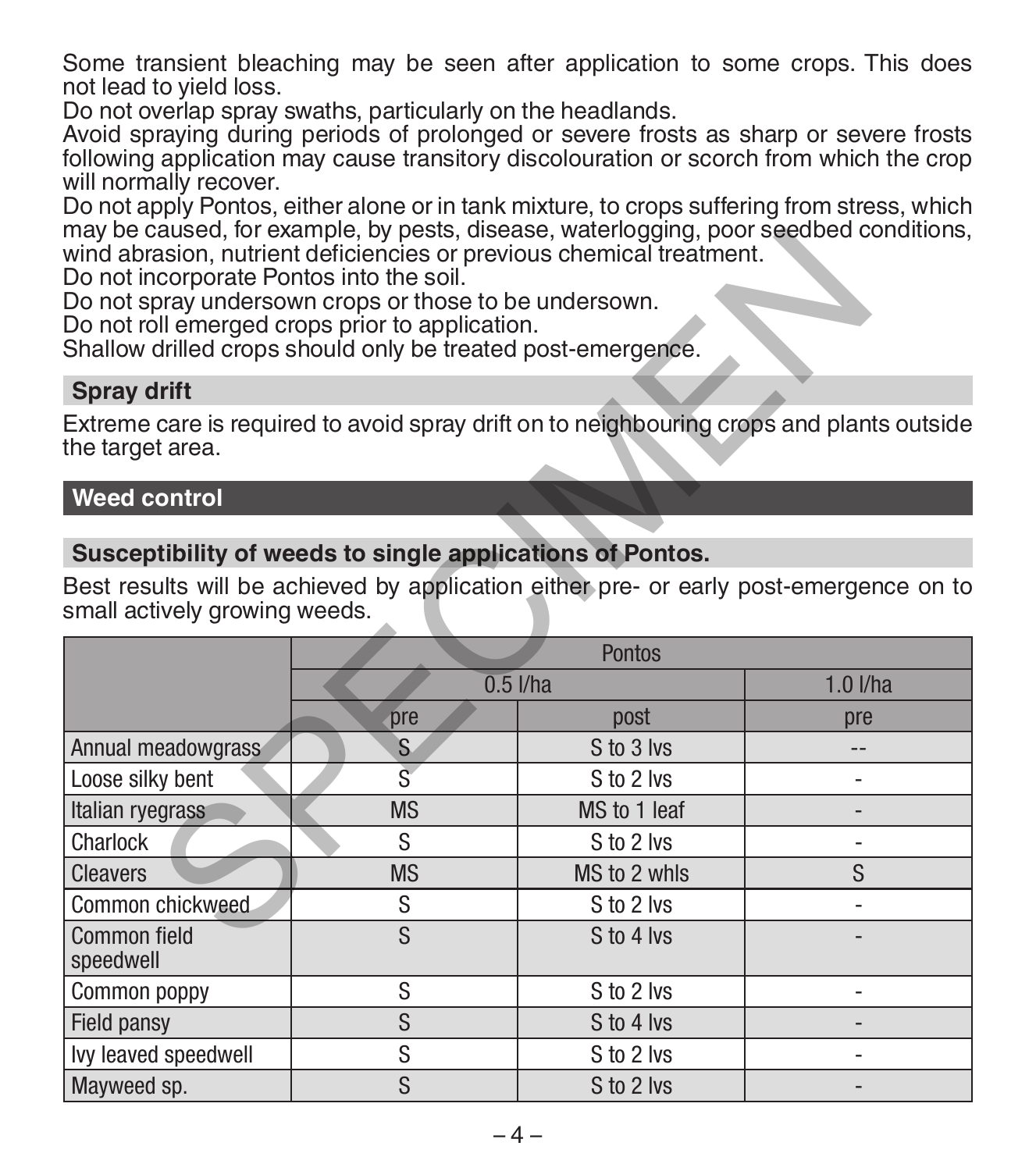|                                    | <b>Pontos</b>     |            |              |  |  |
|------------------------------------|-------------------|------------|--------------|--|--|
|                                    | $0.5$ <i>l/ha</i> |            | $1.0$ $I/ha$ |  |  |
|                                    | pre               | post       | pre          |  |  |
| Shepherd's purse                   |                   | S to 4 lvs |              |  |  |
| non-Clearfield vol<br>Oilseed rape |                   | S to 2 lvs |              |  |  |
| Clearfield vol Oilseed<br>rape     |                   |            |              |  |  |

### $S =$ Susceptible

MS = Moderately Susceptible

Pontos can provide up to 70-85% control of black-grass when used alone at 1.0 l/ha. Improved control of black-grass can be achieved by the use of Pontos in an appropriate management strategy that includes mixtures or sequences with different herbicides with an alternative mode of action.

## **Resistance Management**

Strains of some annual grasses (e.g. Black-grass, Wild-Oats, and Italian Ryegrass) have developed resistance to herbicides, which may lead to poor control. A strategy for preventing and managing such resistance should be adopted. Do not use more than one application of Pontos in one growing season. Pontos contains picolinafen which is an inhibitor of carotenoid biosynthesis at the PDS step (a group that includes picolinafen and diflufenican). To prevent the development of resistant weeds herbicides with different modes of action must be used when applying in sequence.

Repeated use of herbicides with the same mode of action can increase the risk of strains of weeds developing resistance to these compounds, leading to poor control. In order to minimise the risk, a strategy for preventing and managing such resistance should be adopted. Use products with different modes of action and from different chemical groups in sequence or tank-mix, in conjunction with effective cropping rotation and cultivation techniques. In all cases the recommended rate of use should be adhered to. Further guidance on weed resistance management is available from the Herbicide Resistance Action Committee (HRAC) and Weed Resistance Action Group (WRAG). Guidelines have been produced by the Weed Resistance Action Group and copies are available from HGCA, CPA, your distributor, crop adviser or product manufacturer. vol Oilseed<br>
vol Oilseed<br>
ceptible<br>
ceptible<br>
can provide up to 70-85% control of black-grass when used alone a<br>
dicontrol of black-grass can be achieved by the use of Pontos in an a<br>
an ement strategy that includes mixtur

Key elements of the weed resistance management strategy for Pontos:-

- Always follow WRAG guidelines for preventing and managing herbicide resistant weeds.
- Maximise the use of cultural control measures wherever possible (e.g. crop rotation, ploughing, stale seedbeds, etc).
- Adopt as diverse a rotation as possible using autumn and spring sown crops.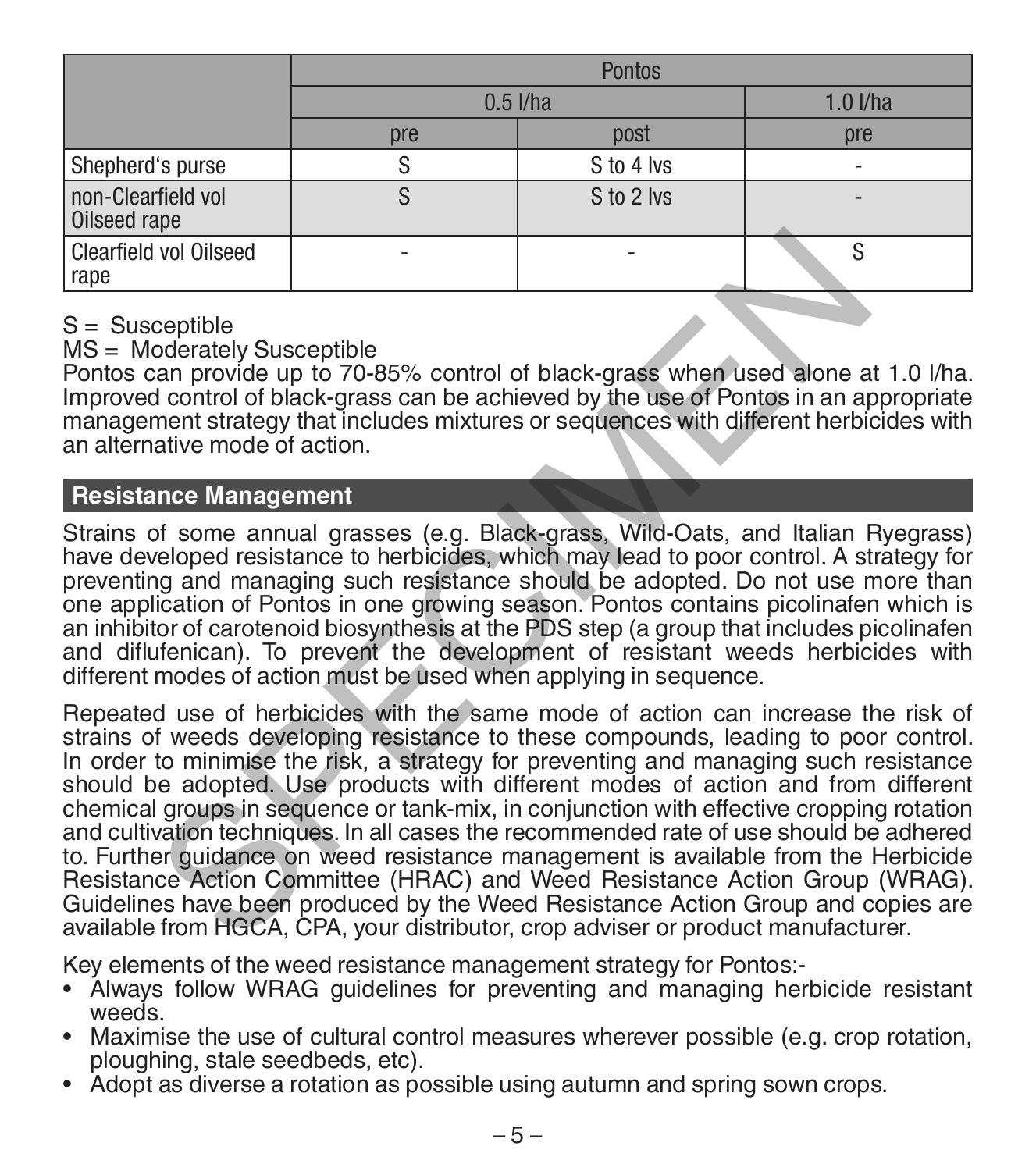- Do not rely on one herbicide mode of action for the control of grass or broad-leaved
- Use tank mixes or sequences of effective herbicides with different modes of action within individual crops. or successive crops.
- Apply post-emergence products/mixtures to small, actively growing weeds to maximise the level of control
- Monitor fields regularly and investigate the reasons for any poor control.

#### **Crop Specific Information**

Pontos can be used on all varieties of winter crops of wheat, barley, rye and triticale.

#### **Time of application**

Pontos may be applied either pre or post–emergence of the crop up to and including the end of tillering (BBCH 29). pecific Information<br>an be used on all varieties of winter crops of wheat, barley, rye and tri<br>application<br>may be applied either pre or post-emergence of the crop up to and inc<br>lering (BBCH 29).<br>application<br>montos at 1.0 li

#### **Rate of application**

Apply Pontos at 1.0 litre per hectare pre-emergence, or 0.5 litre per hectare post emergence, in 100-400 l/ha water.

### **Mixing and Application**

### **Mixing**

Never prepare more spray solution than is required.

Fill the spray tank three quarters full with water and start the agitation.

To ensure thorough mixing of the product, invert the container several times before opening.

Add the required quantity of Pontos to the spray tank while re-circulating. Continue agitation until spraying is completed.

On emptying the product container, rinse container thoroughly by using an integrated pressure rinsing device or manually rinsing three times.

Add washings to sprayer at time of filling and dispose of container safely.

### **Application**

Apply Pontos in 100–400 l/ha water volume as a MEDIUM spray as defined by BCPC. Use the higher water volume in more dense crops where weed shading is more likely.

To ensure optimum spray coverage and minimize spray drift, adjust the spray boom to the appropriate height above the crop, according to guidance provided by the sprayer and/or nozzle manufacturer.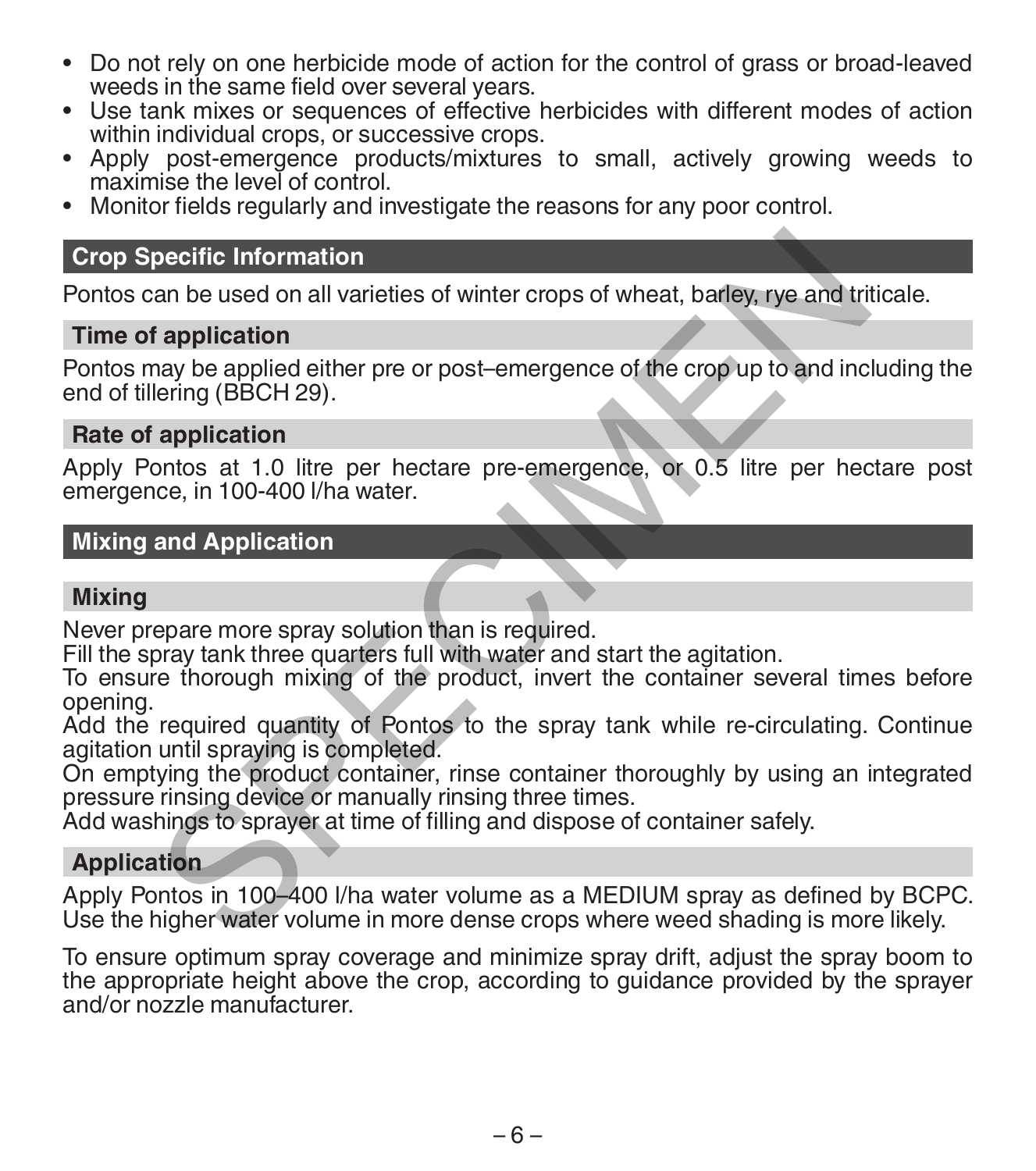#### **Tank cleaning**

Wash sprayer thoroughly immediately after use, using clean water and following the sprayer cleaning quidance provided by the equipment manufacturer.

# **Following Crops**

#### **Following crops after normal harvest**

There are no restrictions on following crops after the normal harvest of crops treated with Pontos alone.

#### **Re-drilling due to crop failure**

In the event of crop failure, winter wheat can be re-sown in the same autumn provided soil is cultivated to a minimum depth of 15 cm.

Any of the following crops may be sown provided there has been a minimum of 60 days after the application of Pontos and the soil is cultivated to a minimum depth of 15 cm; legumes, maize, sugar beet and sunflower.

Oilseed rape can be re-sown after 90 days following a pre-emergence application of Pontos, or 60 days following a post –emergence application of Pontos and the soil is cultivated to a minimum depth of 15 cm.

Spring barley can be re-drilled 120 days following application of Pontos and the soil is cultivated to a minimum depth of 15 cm.

#### **Compatibility**

For current details of other compatible tank-mixes contact the BASF Technical Services Hotline 0845 602 2553, your distributor or local BASF representative.

#### **The following does not form part of the authorised label text.**

With many products there is a general risk of resistance developing to the active ingredients. For this reason a change in activity cannot be ruled out. It is generally impossible to predict with certainty how resistance may develop because there are so many crop and use connected ways of influencing this. We therefore have to exclude liability for damage or loss attributable to any such resistance that may develop. To help minimise any loss in activity the BASF recommended rate should in all events be adhered to. ng crops after normal narvest<br>
to a lone.<br>
tos alone.<br>
tos alone.<br>
ing due to crop failure<br>
ent of crop failure<br>
ent of crop failure, winter wheat can be re-sown in the same autumn<br>
thivated to a minimum depth of 15 cm.<br>
t

Numerous, particularly regional or regionally attributable, factors can influence the activity of the product. Examples include weather and soil conditions, crop plant varieties, crop rotation, treatment times, application amounts, admixture with other products, appearance of organisms resistant to active ingredients and spraying techniques. Under particular conditions a change in activity or damage to plants cannot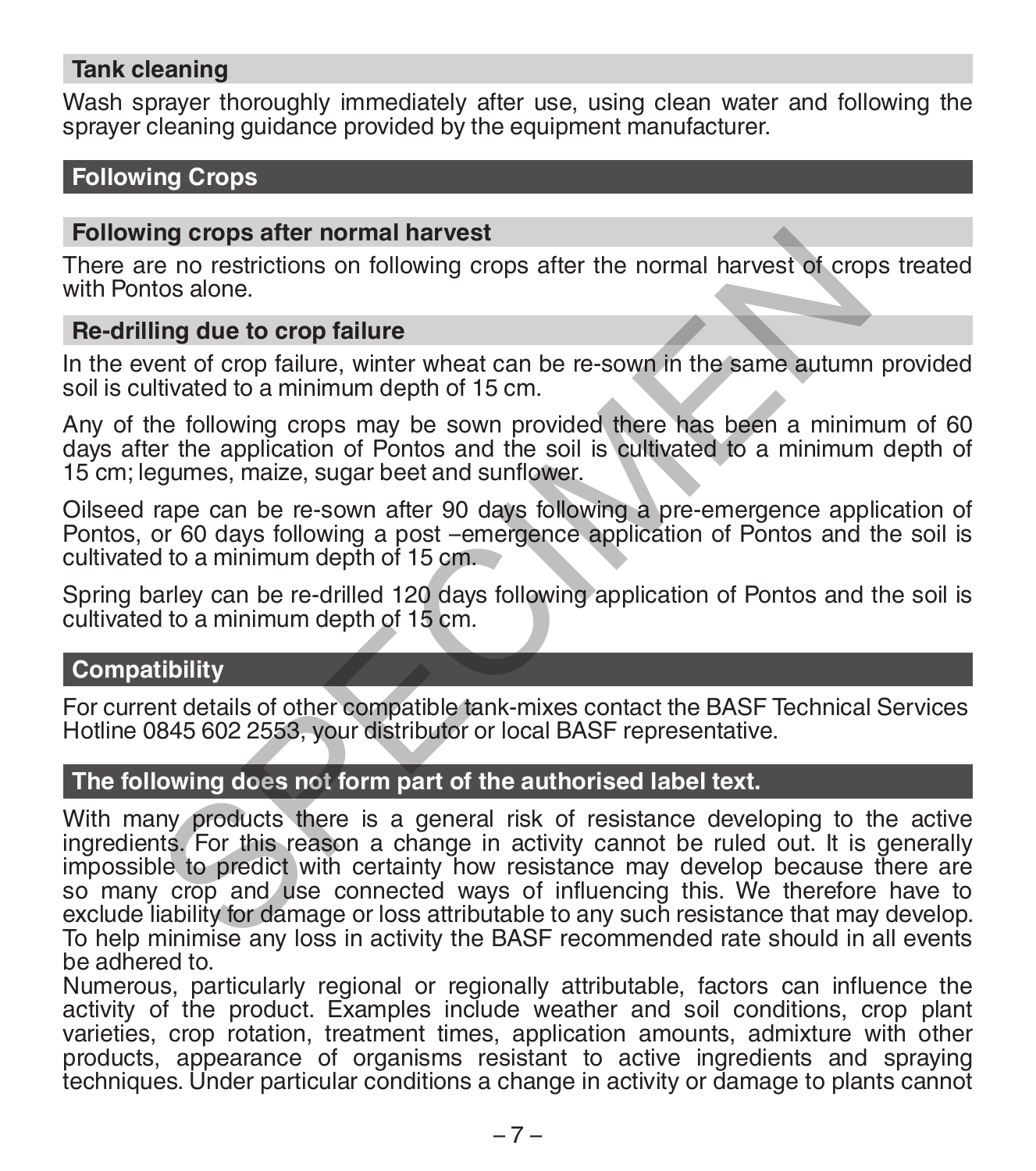be ruled out. The manufacturer or supplier is therefore unable to accept any liability in such circumstances. All goods supplied by us are of high grade and we believe them to be suitable, but as we cannot exercise control over their mixing or use or the weather conditions during and after application, which may affect the performance of the material, all conditions and warranties, statutory or otherwise, as to the quality or fitness for any purpose of our goods are excluded and no responsibility will be accepted by us for any damage or injury whatsoever arising from their storage, handling, application or use; but nothing should be deemed to exclude or restrict any liability upon us which cannot be excluded or restricted under the provisions of the Unfair Contract Terms Act 1977 or any similar applicable law.

# **Section 6 of the Health and Safety at Work Act**

# **Additional Product Safety Information**

The product label provides information on a specific pesticidal use of the product; do not use otherwise, unless you have assessed any potential hazard involved, the safety measures required and that the particular use has "off-label" approval or is otherwise permitted under the Plant Protection Products Regulations. The minimal should be deemed under the provisions of the Unfair Contract<br>
e excluded or restricted under the provisions of the Unfair Contract<br>
any similar applicable law.<br>
16 of the Health and Safety at Work Act<br>
mal Prod

The information on this label is based on the best available information including data from test results.

# **Safety Data Sheet**

To access the Safety Data Sheet for this product scan the QR code or use the weblink below:



agricentre.basf.co.uk/Pontos/MSDS

Alternatively, contact your supplier.